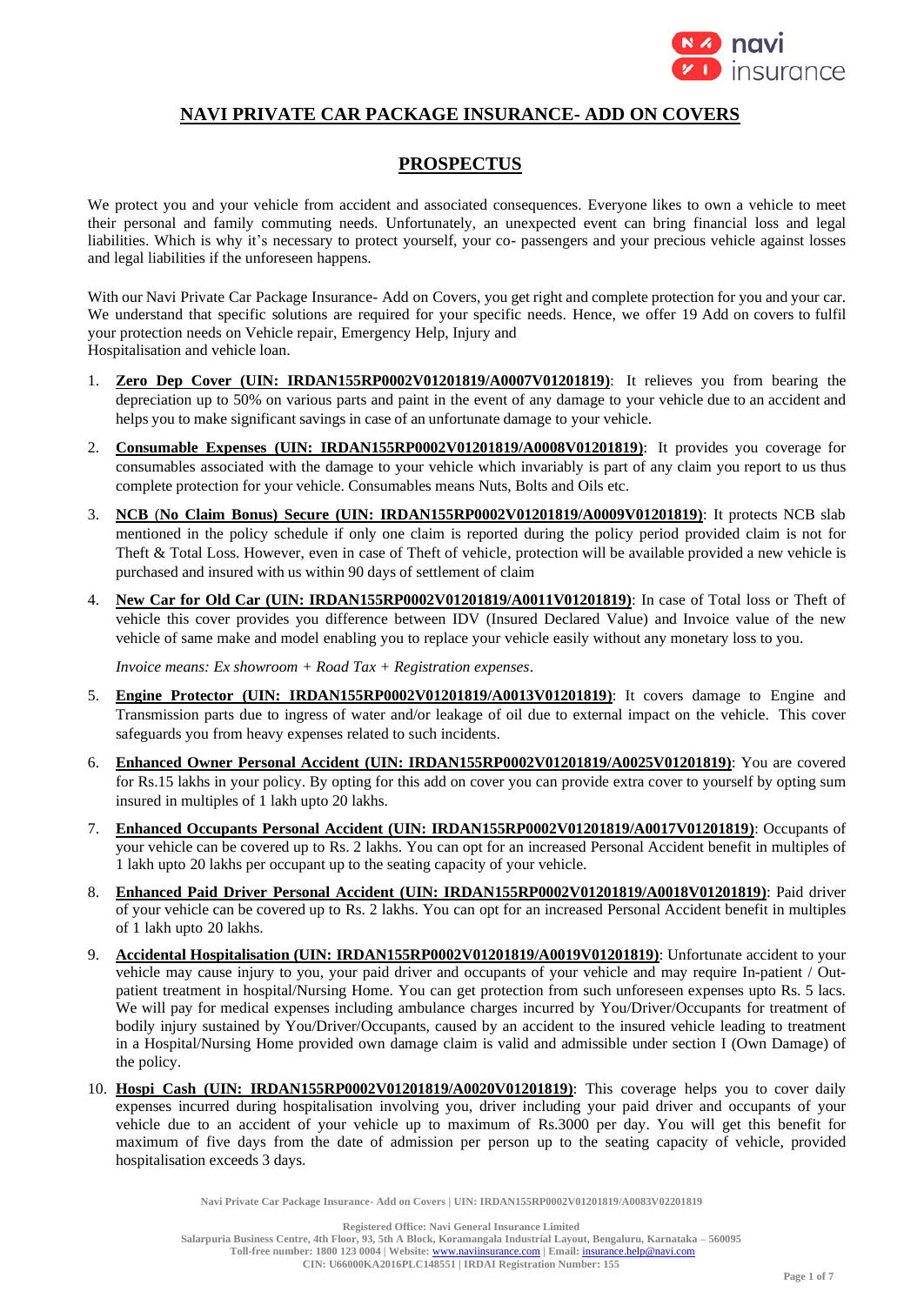

(Example: If you have been hospitalised for 5 days or more then you will get this benefit for 5 days but in case, you are hospitalised for 3 days or less then you will not get this benefit at all.)

- 11. **EMI Protector (UIN: IRDAN155RP0002V01201819/A0021V01201819)**: We are concerned about financial impact of an accident. We cover up to 3 EMI's of your insured vehicle if due to any accidental injury involving insured vehicle you are hospitalised for more than 7 days.
- 12. **Outstanding Loan Protector (UIN: IRDAN155RP0002V01201819/A0022V01201819)**: You can choose to transfer your vehicle loan related worries to us. Your Outstanding Loan amount on the vehicle can be covered against risk of your Death, Permanent Total Disablement due to an accident involving vehicle insured.
- 13. **Daily Conveyance Allowance (UIN: IRDAN155RP0002V01201819/A0012V01201819)**: While your vehicle is under repair we will pay you an amount to take care of your conveyance charges till the time your vehicle is repaired for a maximum period of 15 days.
- 14. **NCB Protector - Repair of Non-Metallic Parts (UIN: IRDAN155RP0002V01201819/A0010V01201819)**: Repair of parts is cost effective instead of replacement. If you choose to repair a claim of non-metallic parts like plastic, fibre, glass instead of replacement, NCB slab in your policy will not get impacted for one such claim.
- 15. **Personal Belonging Protector (UIN: IRDAN155RP0002V01201819/A0015V01201819)**: We will pay loss or damage to Personal belongings of you and occupants of your vehicle due to peril covered in your policy while lying in the vehicle but excluding Jewellery, money, paintings and articles of similar nature.
- 16. **Emergency Transport and Hotel Stay (UIN: IRDAN155RP0002V01201819/A0016V01201819)**: If your vehicle is immobilised due to an accident we will pay you the cost of overnight stay and/or travel cost for you and occupants of your vehicle, to keep you and occupants safe and comfortable in such an exigency.
- 17. **Key and Lock Replacement (UIN: IRDAN155RP0002V01201819/A0014V01201819)**: If your vehicle key is lost or your vehicle is broken into; We will pay you cost of key and/or lock replacement expenses up to the sum insured chosen by you.
- 18. **Tyre Replacement (UIN: IRDAN155RP0002V01201819/A0024V01201819)**: In case of loss or damage to tyre due to perils covered in Section 1 of the policy, we will pay you cost of replacement of tyres. You have the option to choose protection- with/without reduction for depreciation of tyre.
- 19. **Depreciation Cover- Specified Limit (UIN: IRDAN155RP0002V01201819/A0045V01201819)**: It relieves you from bearing the depreciation up to 50% on various parts and paints in the event of any damage to your vehicle due to an accident and helps you to make significant savings in case of an unfortunate damage to your vehicle up to the amount specified in your schedule.

## **Important Exclusions:**

Apart from General Exclusions following are the exclusions applicable to respective add on covers:

## **1. Zero Dep cover**

a) Deductible as mentioned in the policy schedule.

#### **2. Consumable Expenses**

- a) Any consumable not associated with admissible Own Damage claim under section I (Own Damage) of the policy.
- b) Any consumables that are related to wear and tear and not directly related to claim.

#### **3. Engine Protector**

- a) Any consequential loss, wear and tear, mechanical & electrical failure and parts falling under warranty.
- b) Loss or damage due to corrosion of engine or parts thereof due to delay in intimation.
- c) Depreciation on parts unless zero dep cover is opted.

**Navi Private Car Package Insurance- Add on Covers | UIN: IRDAN155RP0002V01201819/A0083V02201819**

**Salarpuria Business Centre, 4th Floor, 93, 5th A Block, Koramangala Industrial Layout, Bengaluru, Karnataka – 560095**

Toll-free number: 1800 123 0004 | Website: **[www.naviinsurance.com](http://www.naviinsurance.com/)** | Email: *insura* **CIN: U66000KA2016PLC148551 | IRDAI Registration Number: 155**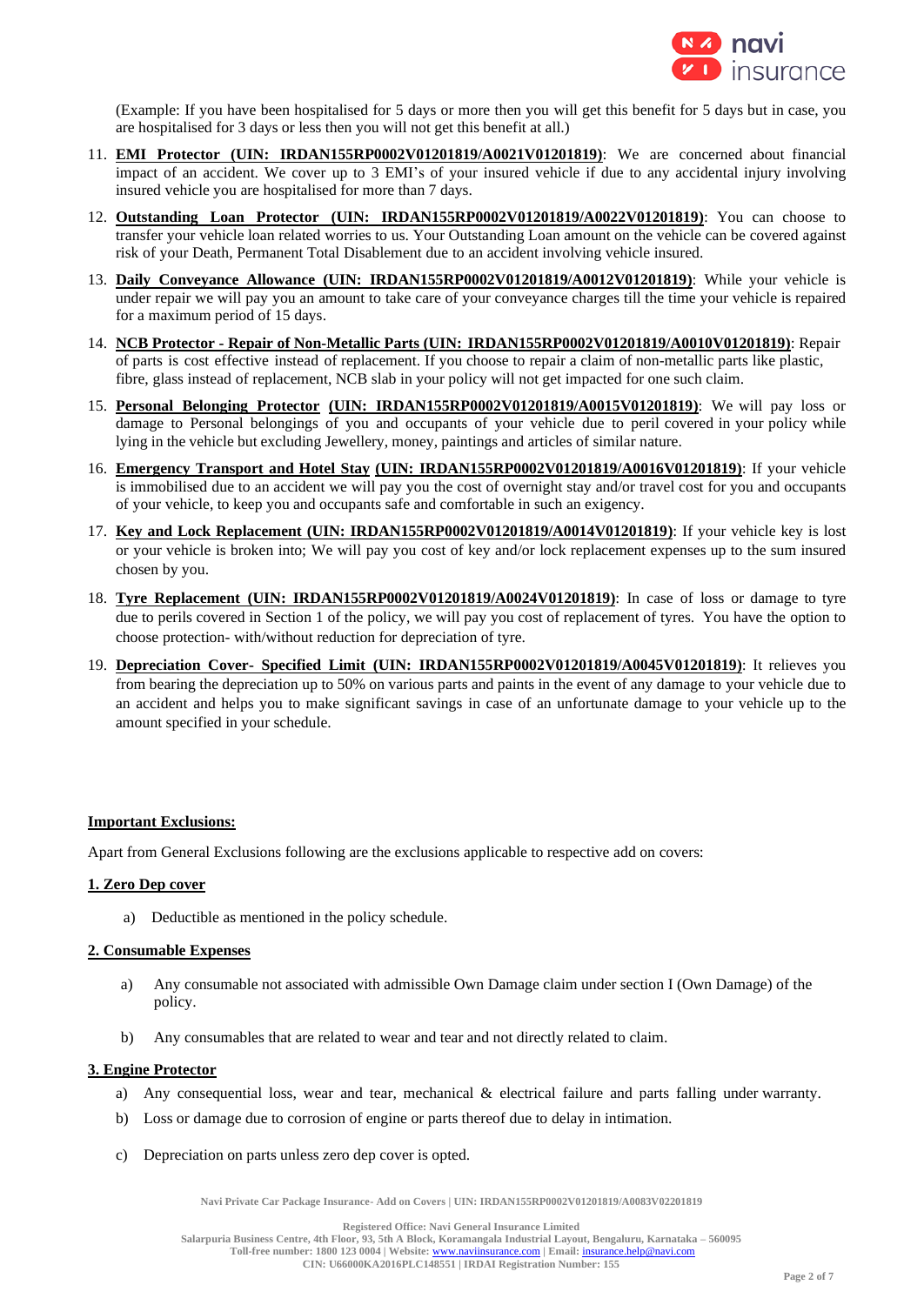

d) Deductible as stated in policy schedule.

## **4.Enhanced Owner Personal Accident**

- a) Intentional self-injury, suicide or attempted suicide, physical defect or infirmity or
- b) owner driver driving the vehicle under the influence of intoxicating liquor or drugs.

#### **5.Enhanced Occupants Personal Accident**

- a) Intentional self-injury, suicide or attempted suicide, physical defect or infirmity or
- b) Driver/Unnamed Occupants of the vehicle under the influence of intoxicating liquor or drugs.

#### **6.Enhanced Paid Driver Personal Accident**

- a) intentional self-injury, suicide or attempted suicide, physical defect or infirmity or
- b) Paid driver driving the vehicle under the influence of intoxicating liquor or drugs.

#### **7.Accidental Hospitalisation**

- a) Any expenses related to a sickness, disease, medical disorder not directly consequential to the accident,
- b) Any expenses towards psychosomatic disorders of any kind, whether caused or accentuated by accident or otherwise.
- c) Any expenses, if the treatment is started after 10 days from the date of Accident unless verified and certified by the medical practitioner
- d) Any expense arising or resulting from or traceable to intentional self-injury, suicide or attempted suicide,
- e) Any expense of a person driving the vehicle arising or resulting from or traceable to an accident happening whilst such person is under the influence of intoxicating liquor or drugs.

#### **8.Hospi Cash**

a) If Hospitalisation does not exceed 3 days.

#### **9.EMI Protector**

a) Any penalty, interest, charges levied by financer due to default in payment.

## **10. Outstanding Loan Protector**

a) Any penalty, interest, charges levied by financer due to default in payment.

## **11. NCB Protector-Repair of Non-Metallic Parts**

a) If painting work is done without any repair associated with those parts.

#### **12. Daily Conveyance Allowance**

- a) If Vehicle is not repaired at the Authorised Garage.
- b) If claim under section 1 (Own Damage) is not valid and admissible.
- c) If time required for repair of motor vehicle is up to 3 days.
- d) if repair is delayed due to non-availability of spares.
- e) If claim is only for windscreen or glass damage.

#### **13. Tyre Replacement**

**Navi Private Car Package Insurance- Add on Covers | UIN: IRDAN155RP0002V01201819/A0083V02201819**

**Registered Office: Navi General Insurance Limited**

**Salarpuria Business Centre, 4th Floor, 93, 5th A Block, Koramangala Industrial Layout, Bengaluru, Karnataka – 560095 Toll-free number: 1800 123 0004 | Website:** [www.naviinsurance.com](http://www.naviinsurance.com/) **| Email:** [insurance.help@navi.com](mailto:insurance.help@navi.com)

**CIN: U66000KA2016PLC148551 | IRDAI Registration Number: 155**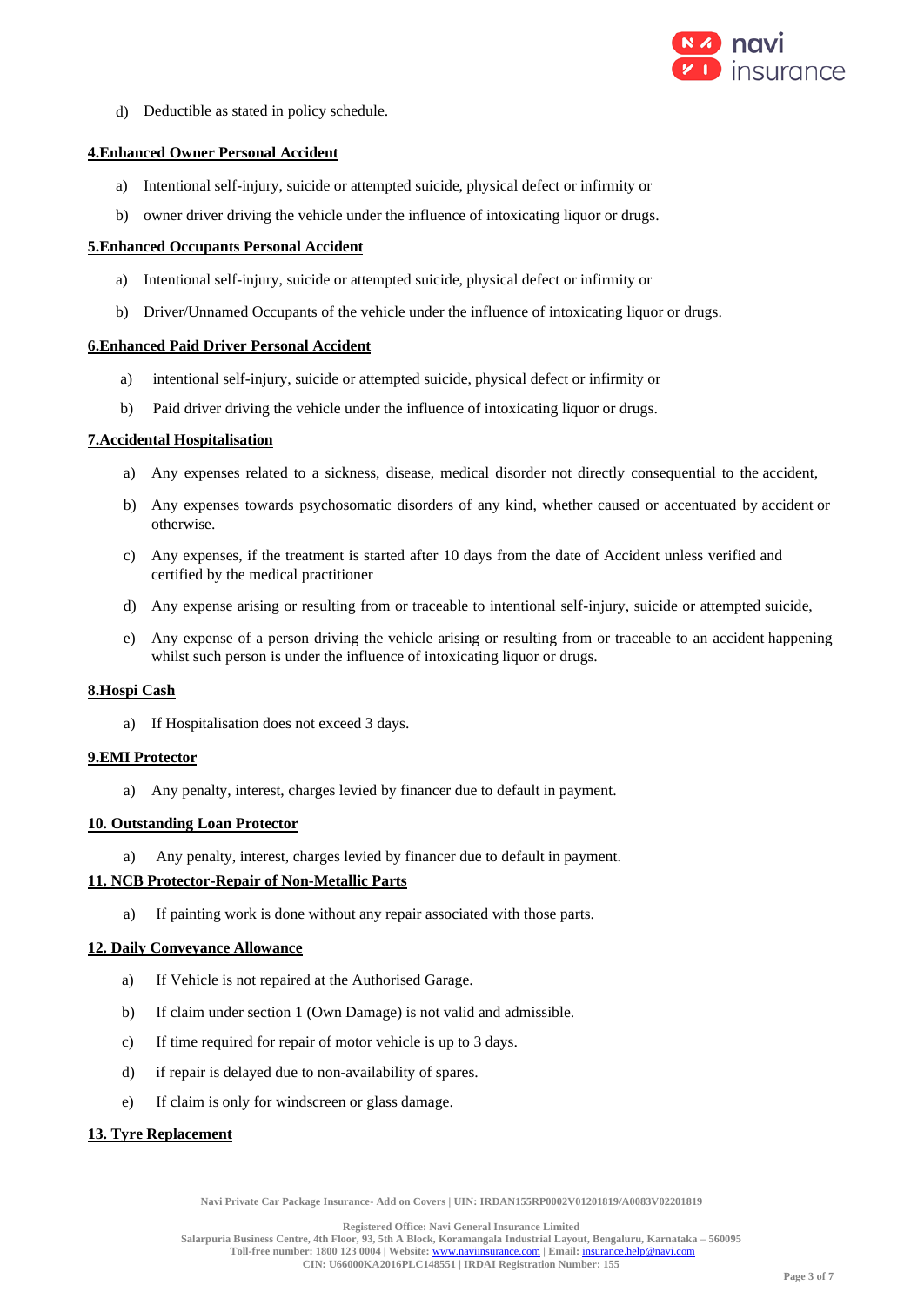

- a) loss or damage arising out of natural wear and tear.
- b) any loss or damage within first 15 days of inception of the policy.
- c) loss or damage to wheel accessories, any other parts.
- d) if the tyre(s) being claimed is different from tyre(s) insured/supplieds original equipment along with the vehicle unless informed to us and mentioned/endorsed on the policy.
- e) loss or damage resulting from hard driving due to race, rally or illegal activities.
- f) loss or damage arising out of any manufacturing defect or design.
- g) Theft of tyre(s) or its parts accessories without vehicle being stolen or theft of entire vehicle.
- h) Tyre(s) with scratches, minor cuts, noise and vibrations that do not affect product function or performance
- i) Any loss or damage to tyre that results from running of the vehicle with deflated tyre(s).

#### **14. Key and Lock Replacement**

a) If key is lost or stolen while left in the vehicle.

#### **15. Personal Belonging Protector**

a) Any goods or samples carried in connections with any trade or business is not covered.

#### **16. Emergency Transport and Hotel Stay**

a) Occupants including driver exceeding registered seating capacity of the vehicle.

#### **Discounts**

You can reduce your premium by availing following discounts, if you are eligible for the same.

- **1. #Family Fleet Discount:** A discount of 5% is being offered for every additional vehicle insured with us from the same family\*. This vehicle could either be a two-wheeler or a four-wheeler. \*Family means: Self, Spouse, Children, Father & Mother.
- **2. #NAVIGI Duniya Discount (Loyalty Discount):** If you are our existing customer a discount of 5% will be offered to you on purchase of this policy. # If you are eligible for both then maximum discount allowable is only 5%.
- **3. Online Sourcing/Direct Channel Discount:** If you are buying this policy directly from us, you will be eligible for a discount of 15 % .

#### **4. Bundling discount**

This discount is provided if you choose more than 5 add-ons. This discount will be given on the total premium to be charged for the bundle of add-ons.

The following discount rates will be applied based on the number of add-ons purchased:

| Number of Add-Ons purchased | <b>Bundling Discount</b> |
|-----------------------------|--------------------------|
| $5<$ Add-Ons $\leq$ =10     | .5%                      |
| $10<$ Add-Ons $\le$ =15     | 7.50%                    |
| >15                         | 10%                      |

## **Claims Procedure:**

We all take precautions to avert accidents however in the event of any unfortunate accident be rest assured of

**Navi Private Car Package Insurance- Add on Covers | UIN: IRDAN155RP0002V01201819/A0083V02201819**

**Salarpuria Business Centre, 4th Floor, 93, 5th A Block, Koramangala Industrial Layout, Bengaluru, Karnataka – 560095**

**Toll-free number: 1800 123 0004 | Website:** [www.naviinsurance.com](http://www.naviinsurance.com/) **| Email:** [insurance.help@navi.com](mailto:insurance.help@navi.com)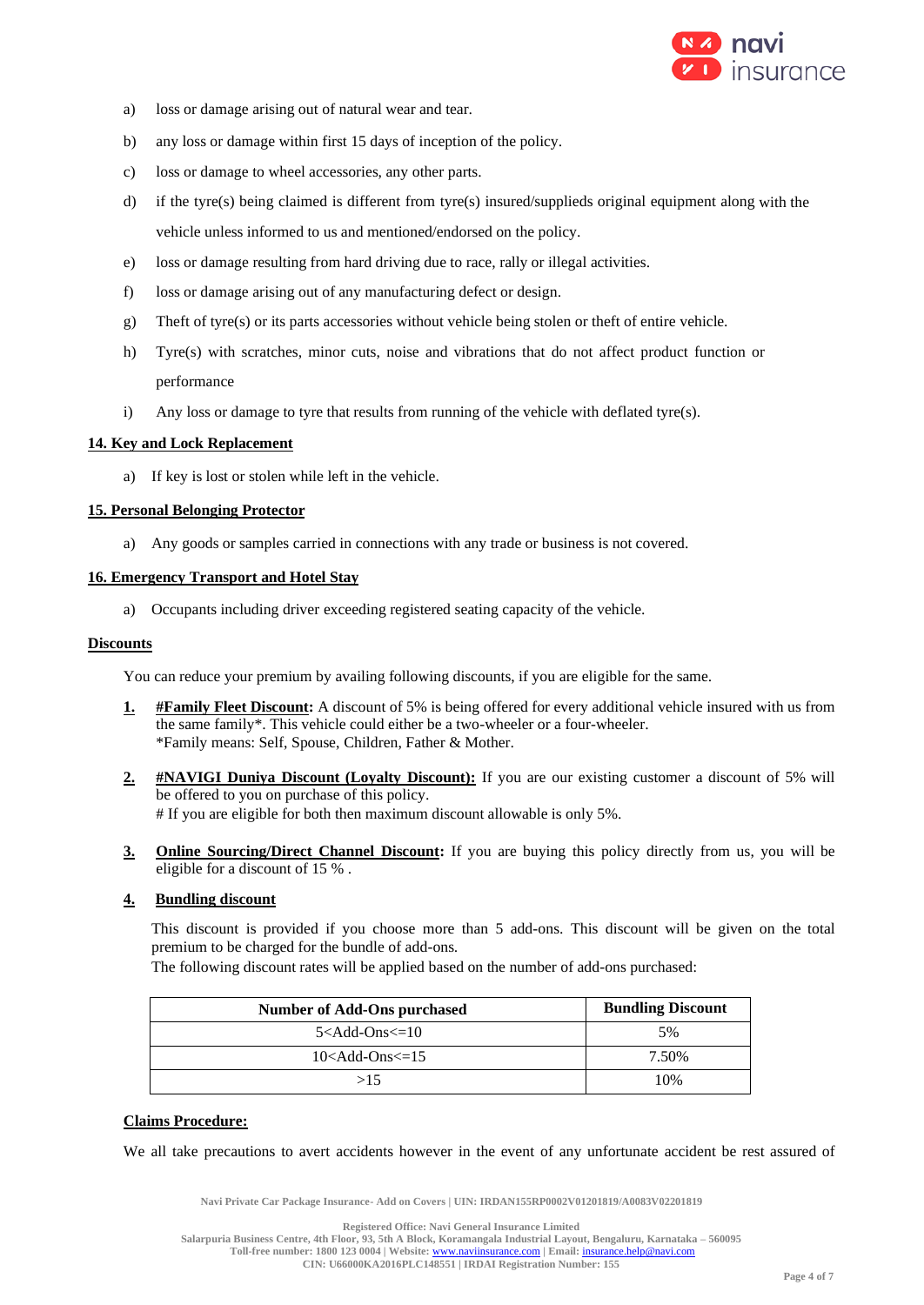

complete assistance from us.

- By calling Toll Free 18001230004 OR
- By sending an E Mail t[o insurance.help@navi.com](mailto:insurance.help@navi.com) OR
- For Senior Citizens, we have a special cell and Our Senior Citizen customers can email us at [seniorcare@navi.com](mailto:seniorcare@navi.com) for priority resolution
- Through Customer Portal on website [www.naviinsurance.com](http://www.naviinsurance.com/) OR
- Using Mobile App OR
- Directly walk into branch

Intimation of claim to us, immediately on occurrence, will ensure prompt and effective assistance.

#### **While registering the claim, the following information will help us serve you better:**

- Your contact numbers
- Policy number
- Name of insured
- Date and time of loss
- Location of loss
- Nature and approximate extent of loss
- Place and contact details of the person at the loss location

Apart from "Claim Form" We will require following documents depending on the nature of loss to process your claim. You may provide the same to enable us to promptly settle your claim.

## **For Accident/Theft Claims**

- Proof of insurance Policy copy
- Copy of Registration Book, Tax Receipt [original for verification & return]
- Copy of Motor Driving License of the person driving the vehicle at the time of accident (original for verification)
- Police Panchanama /FIR (In case of Third Party property damage /Death / Body Injury)
- Estimate for repairs if available
- Repair Bills/Invoices and payment receipts after the job is completed

#### **Additional documents for Theft Claims**

- Original Policy document
- Original Registration Book/Certificate and Tax Payment Receipt
- All the sets of keys/Service Booklet/Warranty Card/Original
- Purchase Invoice
- Police Panchanama/ FIR and Final Investigation Report/Non-Traceable Report.
- Acknowledged copy of letter addressed to RTO intimating theft and informing "NON-USE"
- Form 28, 29 and 30 signed by the you and Form 35 signed by the Financer/ transferred RC as

**Navi Private Car Package Insurance- Add on Covers | UIN: IRDAN155RP0002V01201819/A0083V02201819**

**Registered Office: Navi General Insurance Limited**

**Salarpuria Business Centre, 4th Floor, 93, 5th A Block, Koramangala Industrial Layout, Bengaluru, Karnataka – 560095 Toll-free number: 1800 123 0004 | Website:** [www.naviinsurance.com](http://www.naviinsurance.com/) **| Email:** [insurance.help@navi.com](mailto:insurance.help@navi.com)

**CIN: U66000KA2016PLC148551 | IRDAI Registration Number: 155**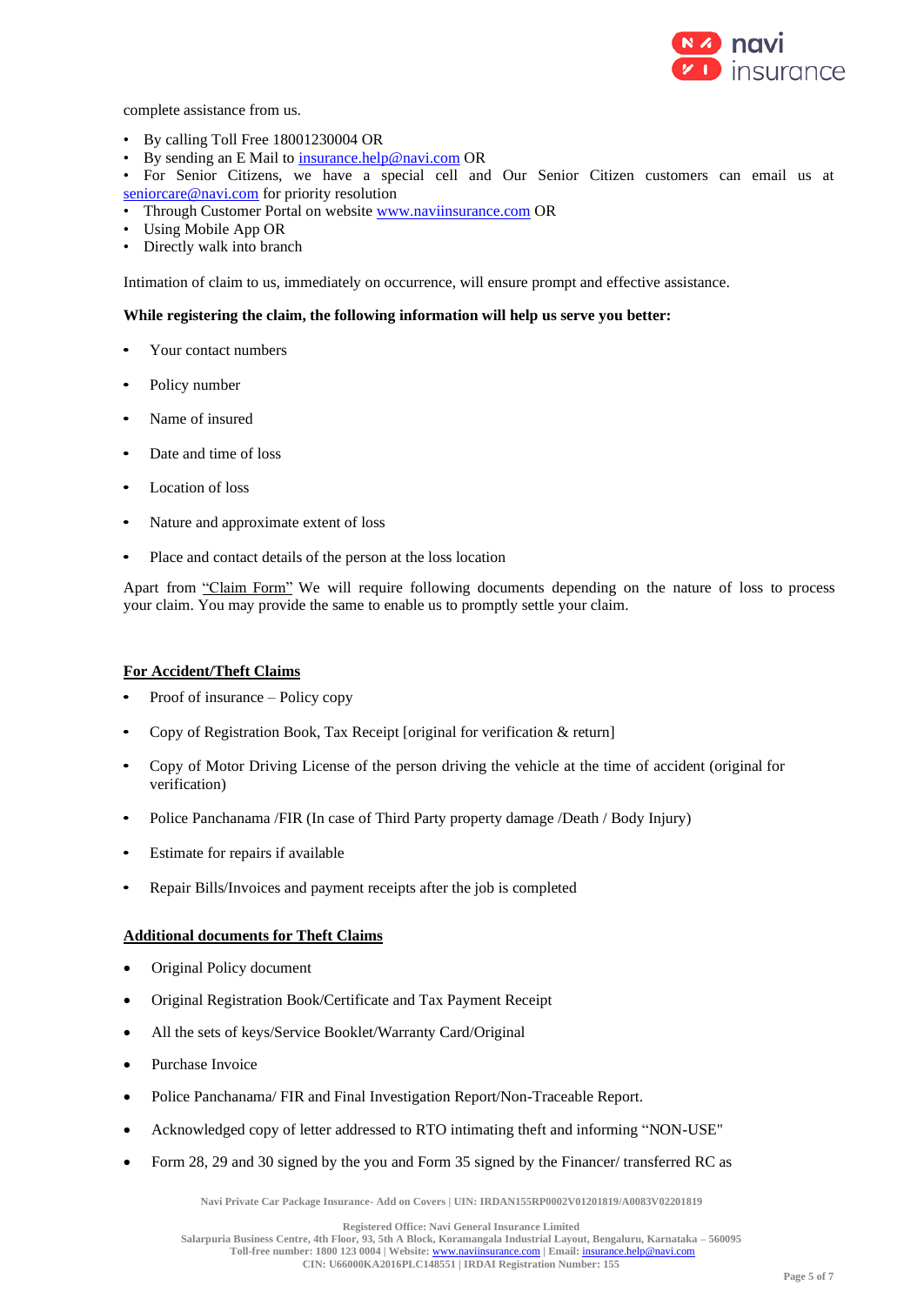

applicable

- Letter of Subrogation
- NOC from the Financer if claim is to be paid to you

## **Documents for Hospitalisation Claims**

- Claim Form Duly Filled and Signed
- Original Discharge/Death Summary
- Operation Theatre Notes (if any)
- Original *Hospital* Main Bill along with break up Bill and original receipts
- Original investigation reports, X Ray, MRI, CT films, HPE
- Doctors Reference Slips for Investigations/Pharmacy
- Original Pharmacy Bills
- MLC/FIR Report/Post Mortem Report (if applicable and conducted).
- Details of the implants including the sticker indicating the type as well as invoice towards the cost of implant

## **Documents for Personal Accident Claims**

- Policy copy
- Certificate of from government hospital doctor confirming the nature and degree of disability
- Discharge summary of the treating hospital clearly indicating the Hospital Registration No.
- Diagnostic reports
- FIR / Panchanama– (if Notified to Police) Attested or Original
- Final Police Report- (if applicable)
- Death Certificate\*
- Post Mortem report\*
- Legal Heir certificate /nominee certificate\*

## **(Marked with \* are required only in death claims)**

The list of documents furnished herein below is illustrative but not exhaustive. We may request you to provide more documents depending upon the nature of loss and circumstances.

**IRDAI Regulation No 17**: This *Policy* is subject to regulation 17 of *IRDAI* (Protection of Policyholder's Interests) Regulation 2017 or any amendment thereof from time to time.

**Note:** Policy Term and Conditions & Premium rates are subject to change with prior approval from IRDAI.

**Disclaimer -** This is only a summary of the product features. The actual benefits available are as described in the policy, and will be subject to the policy terms, conditions and exclusions. Please seek the advice of your insurance advisor if you require any further information or clarification.

## **SECTION 41 OF INSURANCE ACT, 1938**

**Navi Private Car Package Insurance- Add on Covers | UIN: IRDAN155RP0002V01201819/A0083V02201819**

**Registered Office: Navi General Insurance Limited**

**Salarpuria Business Centre, 4th Floor, 93, 5th A Block, Koramangala Industrial Layout, Bengaluru, Karnataka – 560095 Toll-free number: 1800 123 0004 | Website:** [www.naviinsurance.com](http://www.naviinsurance.com/) **| Email:** [insurance.help@navi.com](mailto:insurance.help@navi.com)

**CIN: U66000KA2016PLC148551 | IRDAI Registration Number: 155**